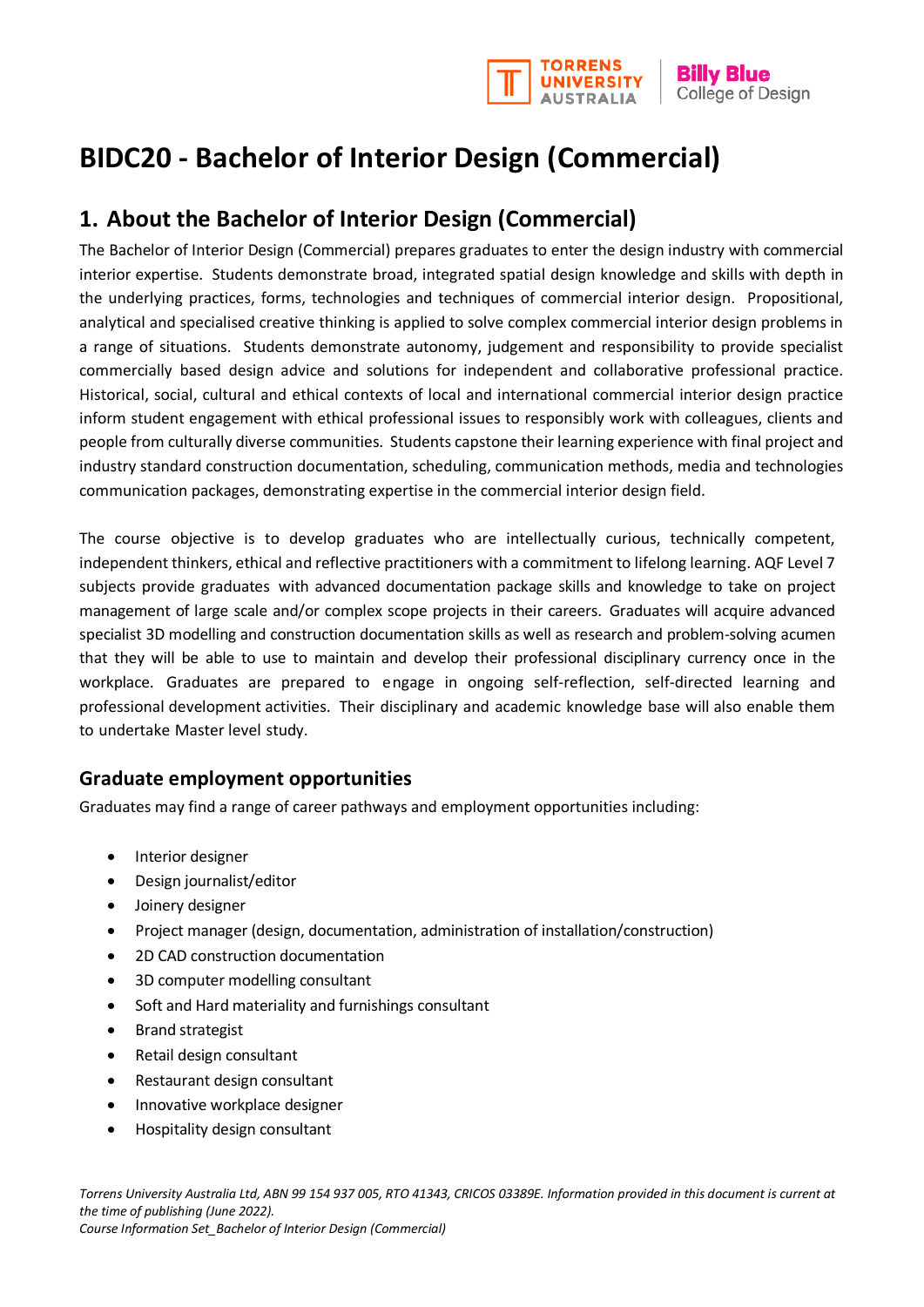

## **Course Overview**

| <b>Course Title</b>                                                                    | <b>Bachelor of Interior Design (Commercial)</b>                                                                                                                                                                                                                                                                                                                                                                                                                                                                                               |                                                         |                                                                                                                                                                                                                                                                                                                                                                                                                   |
|----------------------------------------------------------------------------------------|-----------------------------------------------------------------------------------------------------------------------------------------------------------------------------------------------------------------------------------------------------------------------------------------------------------------------------------------------------------------------------------------------------------------------------------------------------------------------------------------------------------------------------------------------|---------------------------------------------------------|-------------------------------------------------------------------------------------------------------------------------------------------------------------------------------------------------------------------------------------------------------------------------------------------------------------------------------------------------------------------------------------------------------------------|
| <b>Study Options</b><br>- Domestic<br><b>Australian</b><br>students                    | Face to Face delivery<br>Online delivery<br>Full-time and part-time options<br>available.                                                                                                                                                                                                                                                                                                                                                                                                                                                     | <b>Study Options-</b><br>International<br>students      | International<br>students<br>on<br>a<br>student visa must not enroll into<br>any more than a third or 33% of<br>online subjects over their course<br>and must study at least one<br>subject that is face to face in each<br>trimester.<br>International<br>students<br>on<br>a<br>student visa are required to study<br>full time, i.e. the student must<br>complete a minimum of 1.0 EFTSL<br>of study per year. |
| <b>Start Dates</b>                                                                     | February, June, September                                                                                                                                                                                                                                                                                                                                                                                                                                                                                                                     | <b>Course Length</b>                                    | Full-time: 3 years                                                                                                                                                                                                                                                                                                                                                                                                |
|                                                                                        | For specific dates visit the website                                                                                                                                                                                                                                                                                                                                                                                                                                                                                                          |                                                         | Part-time: 6 years                                                                                                                                                                                                                                                                                                                                                                                                |
| <b>Payment</b><br><b>Options -</b><br><b>Domestic</b><br><b>Australian</b><br>students | <b>Upfront payment</b><br>This means tuition fees will be invoiced<br>each trimester and<br>payment<br>is is<br>required on or before the due date.<br>FEE-HELP<br>FEE-HELP is Australian Government's<br>loan scheme for higher education<br>degree courses. It can assist you in<br>paying for all, or part of, your course<br>fees. Repayments commence via the<br>tax system once your income rises<br>above a minimum threshold. Just like<br>with any other debt, a FEE-HELP debt is<br>a real debt that impacts your credit<br>rating. | Payment<br>Options-<br><b>International</b><br>students | <b>Upfront payment</b><br>This means tuition fees will be<br>invoiced each trimester<br>and<br>payment is required on or before<br>the due date.                                                                                                                                                                                                                                                                  |
| <b>Course study</b><br>requirements                                                    | Each subject involves 10 hours of study<br>per week, comprising 3 hours of<br>facilitated study and 7 hours self-<br>directed study.                                                                                                                                                                                                                                                                                                                                                                                                          | <b>Assessment</b>                                       | assignments, research<br>Practical<br>projects,<br>presentations<br>and<br>reports                                                                                                                                                                                                                                                                                                                                |
| <b>Locations</b>                                                                       | Sydney<br><b>Brisbane</b><br>Melbourne<br>Online                                                                                                                                                                                                                                                                                                                                                                                                                                                                                              | <b>Delivered by</b>                                     | Billy Blue College of Design at<br><b>Torrens University Australia</b>                                                                                                                                                                                                                                                                                                                                            |

*Torrens University Australia Ltd, ABN 99 154 937 005, RTO 41343, CRICOS 03389E. Information provided in this document is current at the time of publishing (June 2022).* 

*Course Information Set\_Bachelor of Interior Design (Commercial)*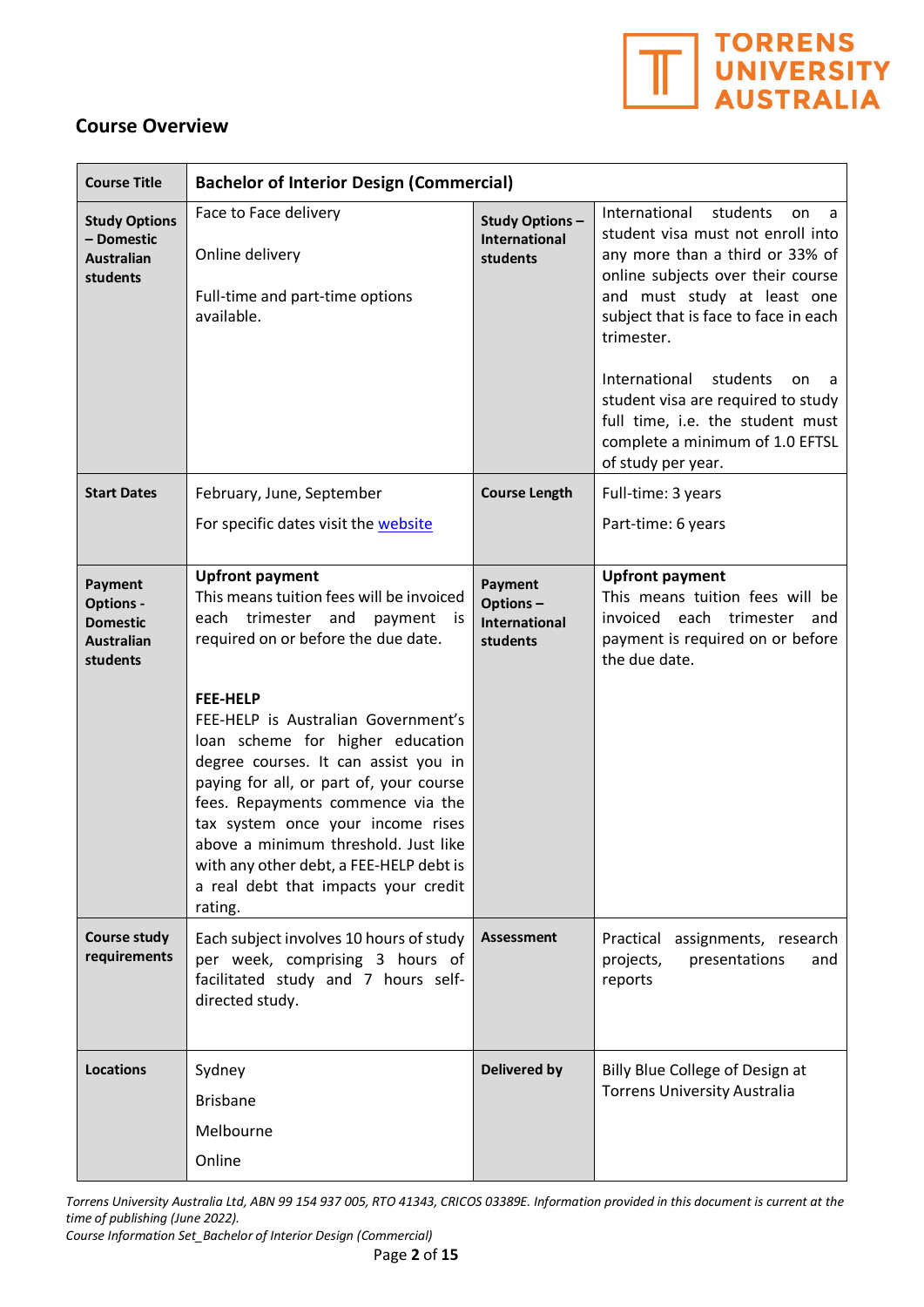

| Provider                | Torrens University Australia Ltd is<br>registered as a self-accrediting<br>Australian university by the Tertiary<br>Education Quality and Standards<br>Agency (TEQSA).                               | <b>CRICOS Course</b><br>Code | 105417B                            |
|-------------------------|------------------------------------------------------------------------------------------------------------------------------------------------------------------------------------------------------|------------------------------|------------------------------------|
| Provider<br>obligations | Torrens University is responsible for all<br>aspects of the student experience,<br>including the quality of course delivery,<br>compliance with the Higher<br>in.<br><b>Education Standards 2015</b> | <b>Accrediting</b><br>body   | Torrens University Australia Ltd   |
| <b>Course Fees</b>      | For details, refer to the website.                                                                                                                                                                   | Any other fees               | For details, refer to the website. |

## **2. Essential requirements for admission**

The general admission criteria that apply to Torrens University Australia courses can be located by visiting the Torrens University Australia website - [https://www.torrens.edu.au/general-admission-information](https://www.torrens.edu.au/general-admission-information-for-torrens-university-australia-ltd)[for-torrens-university-australia-ltd.](https://www.torrens.edu.au/general-admission-information-for-torrens-university-australia-ltd)

## **3. Student Profile**

The table below gives an indication of the likely peer cohort for new students in this course. It provides data on students who commenced in this course in the most relevant recent intake period, including those admitted through all offer rounds and international students studying in Australia.

|                                                                                                                      | Trimester one / Full year intake<br>[2021] |                               |
|----------------------------------------------------------------------------------------------------------------------|--------------------------------------------|-------------------------------|
| <b>Applicant background</b>                                                                                          | Number of<br>students                      | Percentage of<br>all students |
| (A) Higher education study<br>(includes a bridging or enabling course)                                               | 5                                          | 6.66%                         |
| (B) Vocational education and training (VET) study                                                                    | 15                                         | 20%                           |
| (C) Work and life experience<br>(Admitted on the basis of previous achievement not in the other<br>three categories) | 5                                          | 6.66%                         |

*Torrens University Australia Ltd, ABN 99 154 937 005, RTO 41343, CRICOS 03389E. Information provided in this document is current at the time of publishing (June 2022).* 

*Course Information Set\_Bachelor of Interior Design (Commercial)*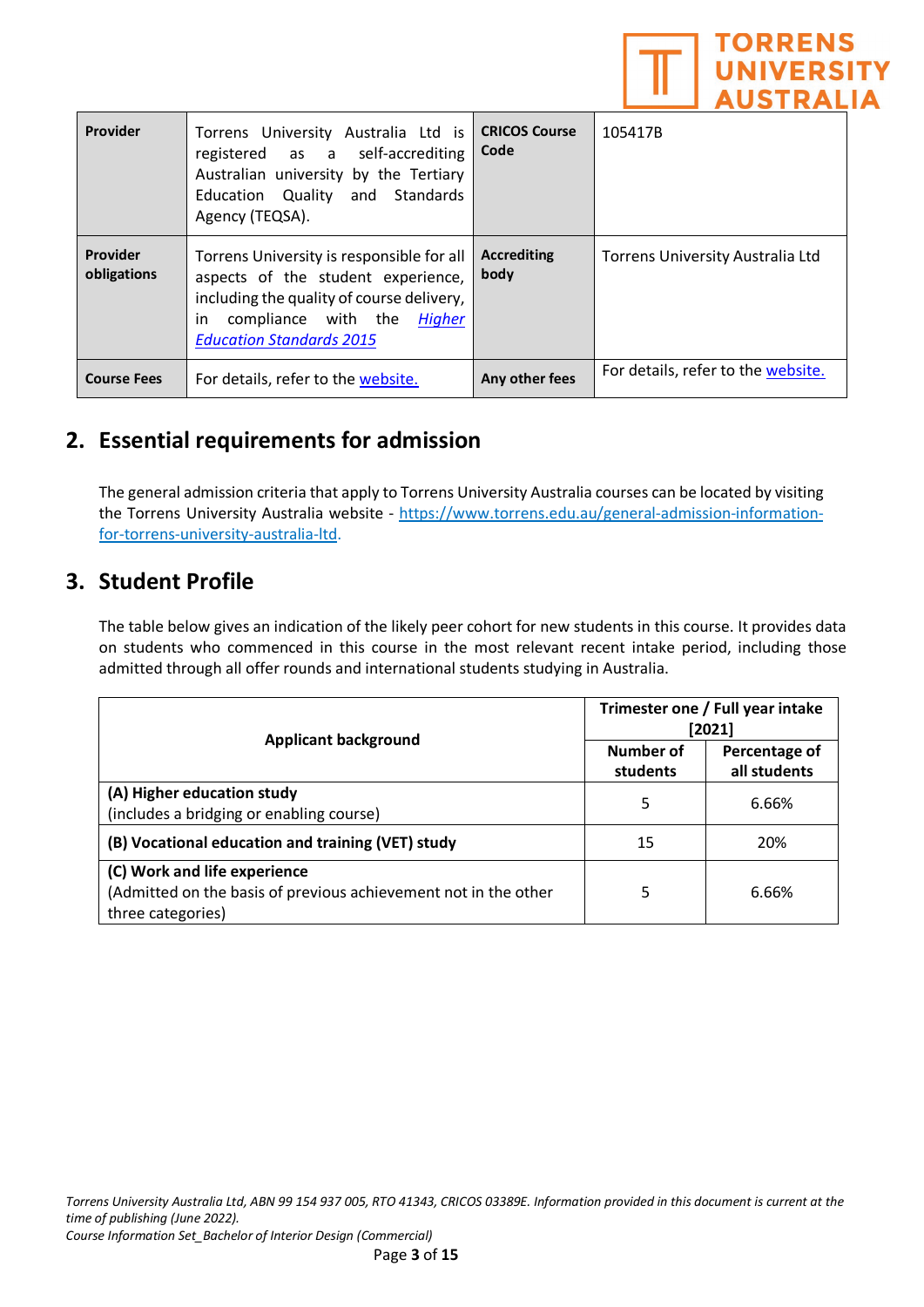|                                                                   |     | <b>TORRENS</b><br><b>NIVERSI</b><br><b>AUSTRALIA</b> |  |
|-------------------------------------------------------------------|-----|------------------------------------------------------|--|
| (D) Recent secondary education:                                   |     |                                                      |  |
| Admitted solely on the basis of ATAR                              |     |                                                      |  |
| (regardless of whether this includes the consideration of         | 13  | 17.33%                                               |  |
| adjustment factors such as equity or subject bonus points)        |     |                                                      |  |
| Admitted solely on the basis of year 12 certificate               | 37  | 49.33%                                               |  |
| Admitted where both ATAR and additional criteria were             |     |                                                      |  |
| considered                                                        |     |                                                      |  |
| (e.g. portfolio, audition, extra test, early offer conditional on | N/A | N/A                                                  |  |
| minimum ATAR)                                                     |     |                                                      |  |
| Admitted on the basis of other criteria only and ATAR was not a   |     |                                                      |  |
| factor                                                            |     |                                                      |  |
| (e.g. special consideration, audition alone, schools              | N/A | N/A                                                  |  |
| recommendation scheme with no minimum ATAR                        |     |                                                      |  |
| requirement)                                                      |     |                                                      |  |
| <b>International students</b>                                     | 12  | 13.8%                                                |  |
| <b>All students</b>                                               | 87  | 100%                                                 |  |

Notes: "<5" – the number of students is less than 5. N/A – Students not accepted in this category.

N/P – Not published: the number is hidden to prevent calculation of numbers in cells with less than 5 students.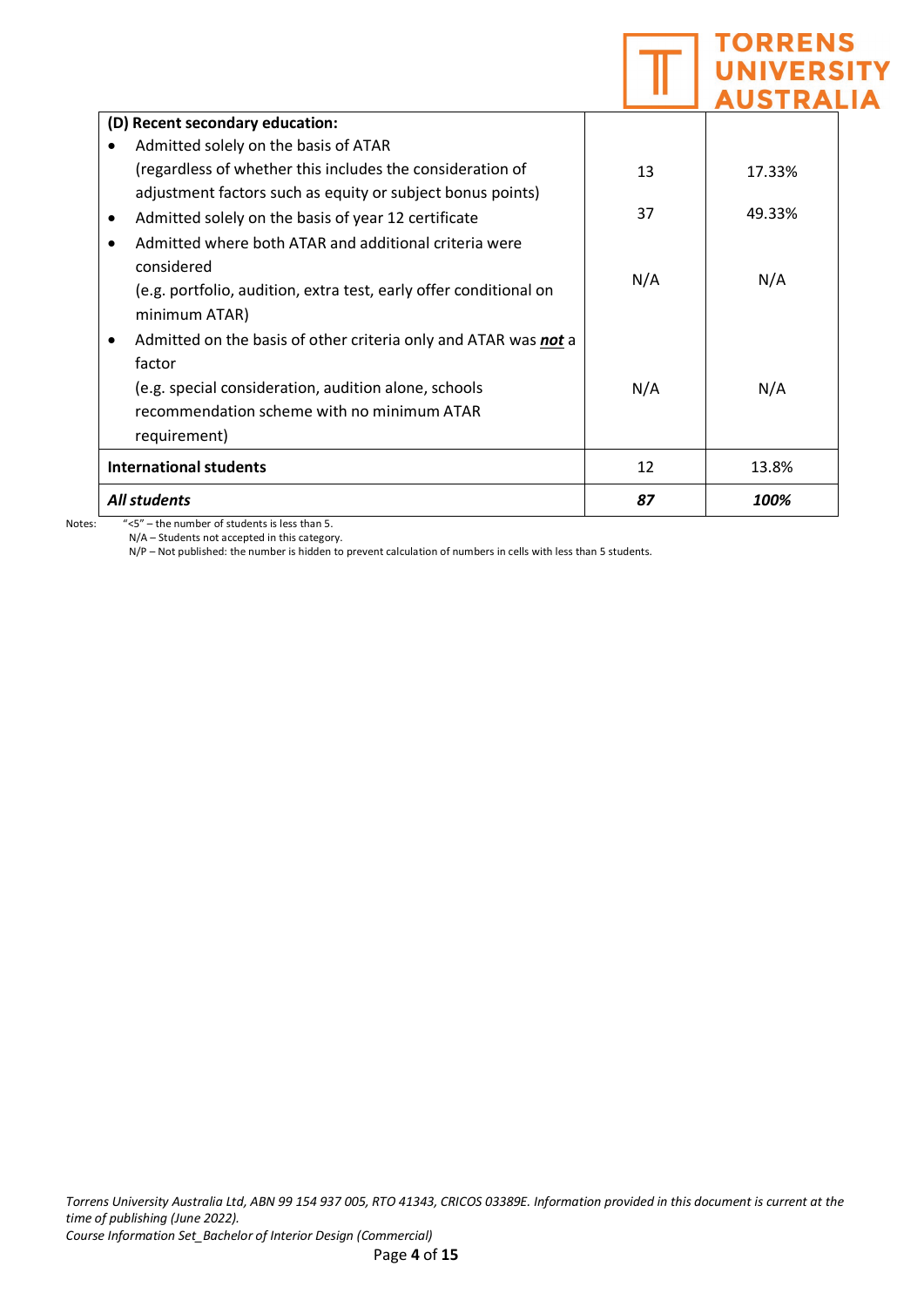

## **4. Admission Criteria**

| Title of course of study                                                                                                       | <b>Bachelor of Interior Design (Commercial)</b>                                                                                                                                                                                                                                                                                                                                               |  |
|--------------------------------------------------------------------------------------------------------------------------------|-----------------------------------------------------------------------------------------------------------------------------------------------------------------------------------------------------------------------------------------------------------------------------------------------------------------------------------------------------------------------------------------------|--|
| Applicants with higher education study                                                                                         | A completed higher education qualification at<br>٠<br>AQF level 5 (diploma) or above, or equivalent,<br>from an Australian University or another<br>accredited higher education provider<br><b>OR</b>                                                                                                                                                                                         |  |
|                                                                                                                                | Successful completion of at least 1 EFTSL<br>(equivalent full time student load, or one full<br>year) of an AQF level 6 (Associate Degree) or<br>above, or equivalent, from an Australian<br>University or another accredited higher<br>education provider                                                                                                                                    |  |
| Applicants with vocational education and training<br>(VET) study                                                               | A completed vocational education qualification<br>٠<br>at AQF level 4 (Certificate IV) or above, or<br>from<br>equivalent,<br>registered<br>a<br>training<br>organisation (RTO)<br><b>OR</b>                                                                                                                                                                                                  |  |
|                                                                                                                                | Successful completion of at least 1 EFTSL<br>(equivalent full time student load, or one full<br>year) of an AQF level 5 (Diploma) or above,<br>or equivalent, at a registered training<br>organisation (RTO)                                                                                                                                                                                  |  |
| Applicants with work and life experience                                                                                       | Demonstrated ability to undertake study at the<br>required level:                                                                                                                                                                                                                                                                                                                             |  |
|                                                                                                                                | broadly relevant work experience (documented<br>e.g. CV), demonstrating a reasonable prospect of<br>success; OR<br>formal, informal or non-formal study, completed<br>partially<br>completed, demonstrating<br>or<br>a<br>reasonable prospect of success; OR<br>written submission to demonstrate reasonable<br>prospect of success; OR<br>discipline specific portfolio (art and/or design). |  |
| <b>English Language Proficiency</b>                                                                                            | IELTS (or equivalent) score of 6.0 minimum                                                                                                                                                                                                                                                                                                                                                    |  |
| (applicable to international students, and in addition<br>to academic or special entry requirements noted<br>above)            | (Academic Module) or above, with no skills band less<br>than $5.5$                                                                                                                                                                                                                                                                                                                            |  |
| Applicants with recent secondary education (within                                                                             | Completed year 12 or equivalent.                                                                                                                                                                                                                                                                                                                                                              |  |
| the past two years) with ATAR or equivalent*<br>(for applicants who will be selected wholly or partly<br>on the basis of ATAR) |                                                                                                                                                                                                                                                                                                                                                                                               |  |

*Torrens University Australia Ltd, ABN 99 154 937 005, RTO 41343, CRICOS 03389E. Information provided in this document is current at the time of publishing (June 2022). Course Information Set\_Bachelor of Interior Design (Commercial)*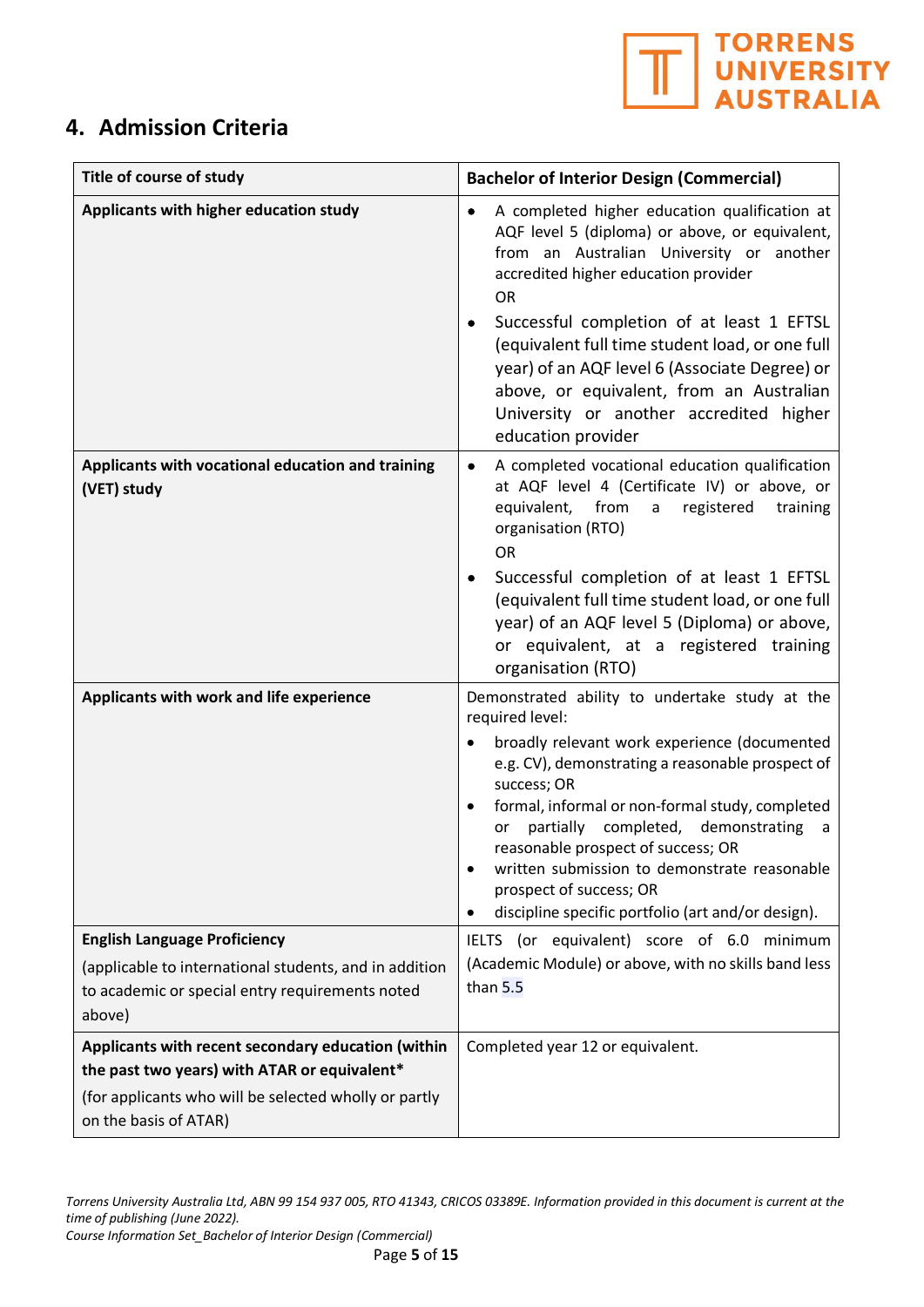

| (ATAR-based offers only, across all offer rounds) | ATAR (OP in QLD)<br>(Excluding adjustment<br>factors) $*$ |
|---------------------------------------------------|-----------------------------------------------------------|
| Highest rank to receive an offer                  | N/A                                                       |
| Median rank to receive an offer                   | N/A                                                       |
| Lowest rank to receive an offer                   | N/A                                                       |

## **Other admission options**

*(For applicants who will be selected on a basis other than ATAR)*

| <b>Special Entry</b> | Applicants in any category whose study, work or life     |
|----------------------|----------------------------------------------------------|
|                      | experiences have been impacted by disability, illness    |
|                      | or family disruption will be given special consideration |
|                      | for admission. Each application will be considered on    |
|                      | its merit, based on the evidence supplied by the         |
|                      | applicant attesting to the circumstances of the          |
|                      | applicant. Applicants for special entry may need to      |
|                      | complete written or numerical tasks to assist with       |
|                      | assessing eligibility for admission.                     |
|                      |                                                          |

## **5. How to apply**

Via direct application to the institution

o <https://apply.torrens.edu.au/b2b/fcta/>

## **6. Advanced standing/academic credit/recognition of prior learning (RPL)**

You may be entitled to credit for prior learning, whether formal or informal. Formal learning can include previous study in higher education, vocational education, or adult and community education. Informal learning can include on the job learning or various kinds of work and life experience. Credit can reduce the amount of study needed to complete a degree.

Applicants admitted based on prior higher education study may be eligible for Advanced Standing in the form of credit and/or recognition of prior learning (RPL) under the Torrens University Australia [Credit Policy](https://laureate-au.blackboard.com/bbcswebdav/institution/Groupwide/Policy%20and%20Procedures/TUA%20Policies%20and%20Procedures/TUA%20PL_AC_009%20Credit%20Policy.pdf) - [\(https://www.torrens.edu.au/policies-and-forms\)](https://www.torrens.edu.au/policies-and-forms).

- Students with completed subjects may be eligible for specified credit and/or elective exemptions
- Students who have completed a qualification at AQF level 5 (diploma) or above may be eligible for block credit (where a block credit agreement exists)
- Students with a mix of formal study and informal and/or non-formal learning may be eligible for recognition of prior learning in addition to any credit approved.

*Torrens University Australia Ltd, ABN 99 154 937 005, RTO 41343, CRICOS 03389E. Information provided in this document is current at the time of publishing (June 2022). Course Information Set\_Bachelor of Interior Design (Commercial)*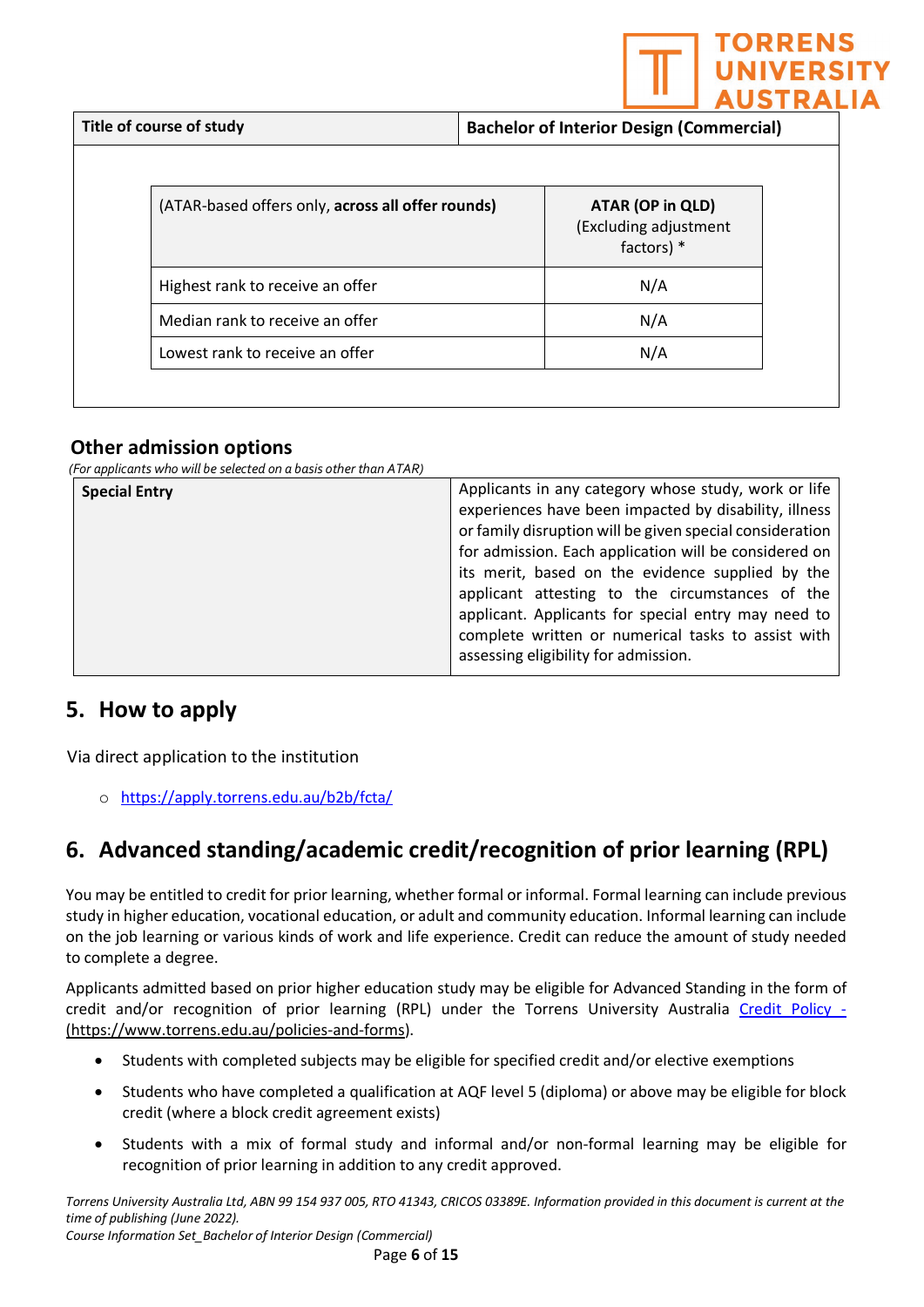

Credit will not be applied automatically. Applicants must apply for credit and/or RPL as early as possible prior to each study period, with applications not accepted after week 2.

For further information about credit and recognition of prior learning please see [http://www.torrens.edu.au/apply-online/course-credits.](http://www.torrens.edu.au/apply-online/course-credits)

## **7. Where to get further information**

- Torrens University Australia (TUA) Website
	- o <https://www.torrens.edu.au/>
	- [Universities Admissions Centre \(UAC\) Website](http://www.uac.edu.au/)
		- o <http://www.uac.edu.au/>
- [Quality Indicators for Learning and Teaching \(QILT\)](https://www.qilt.edu.au/) Website
	- o <https://www.qilt.edu.au/>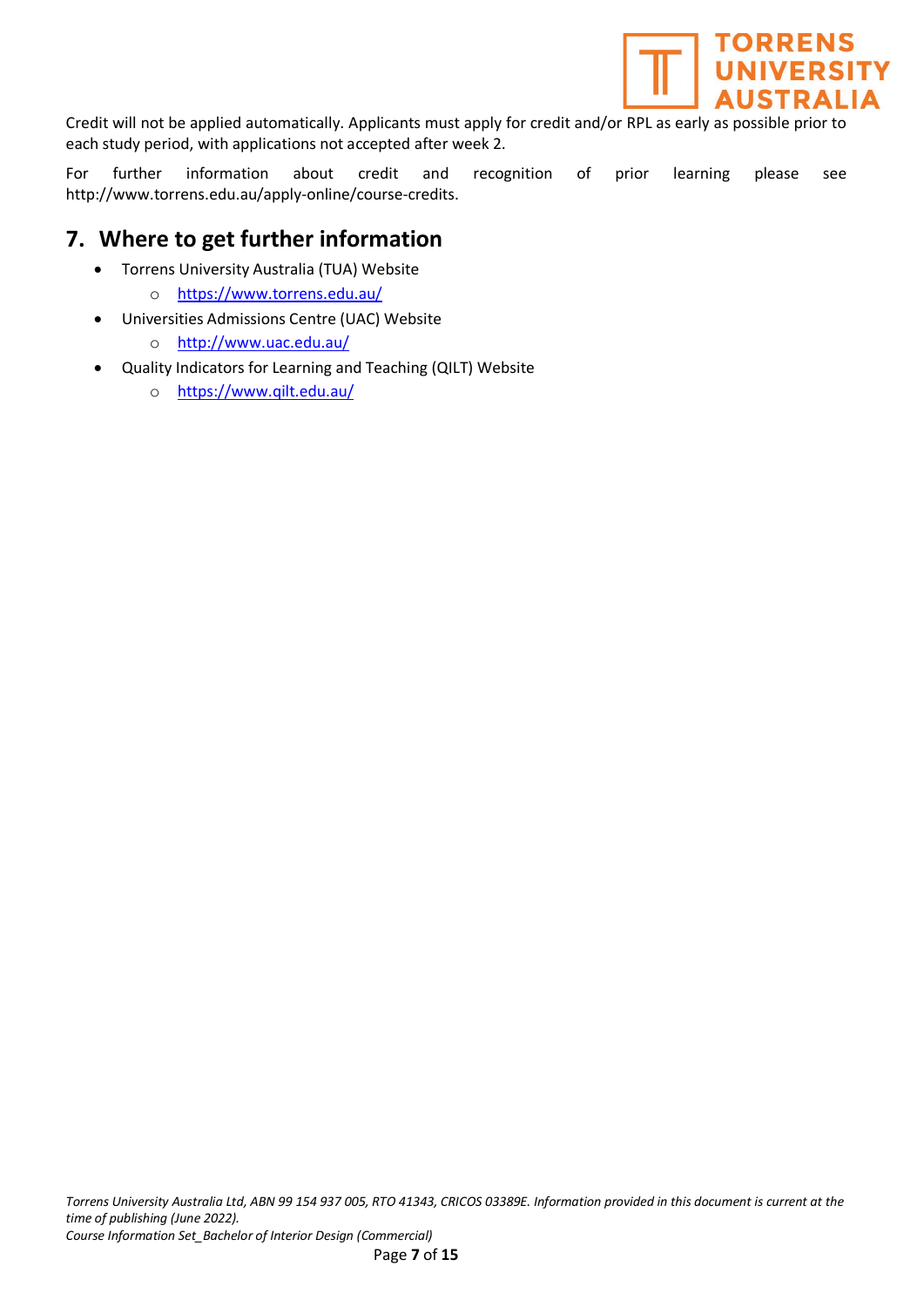

## **8. Additional Information**

### **Course Structure**

The course structure comprises 8 common core subjects, 15 specialised subjects and 1 elective subject over Levels 100, 200 and 300, as follows:

- Level 100: 3 common core subjects + 5 specialised subjects
- Level 200: 3 common core subjects + 4 specialised subjects + 1 elective subject
- Level 300: 2 common core subjects + 6 specialised subjects

The elective can be taken from levels 100, 200 or 300.

\*Electives available to students may be chosen from the elective bank (please refer to the Course Structure on the Student HUB) or can be taken from any Torrens University course at the appropriate level with approval from the Program Director (or delegate).

### **Course Rules**

To be awarded the Bachelor of Interior Design (Commercial), students will need to complete 240 credit points over 24 subjects as outlined in the Course Structure. Each subject has a value of 10 credit points

## **Subjects**

## **SUBJECT DETAILS SUBJECT TITLE, DESCRIPTOR LEVEL 100**

#### **DCX101 Design Context**

This introductory subject places design process and practice within the context of a chronological survey of major historical eras of influence. Students are encouraged to engage with the historical socio-political movements influencing design trends of each era through research and reflection. Academic skills (research, referencing, essay writing, and sentence structure) and design software skills are taught in weekly lessons. Students use the academic and software skills to document historical research and generate creative responses to the themes of historical eras.

#### **DDD100 Design Drawing**

In this subject, a range of both analogue and digital techniques to carry out a basic measure up, produce 2D technical drawings and generate 3D models are taught. The student explores the way technical manual drafting can be applied to interior decoration and design contexts. The student demonstrates learning of how to identify and produce floor plans, sections, elevations and to extract views from digital 3D models as is relevant to interior spaces.

#### **BID104A Interior Design Practice**

This subject examines perspectives on models of practice relevant to Interior Design. It examines design practice in response to changing needs and requirements of clients and design briefs. It also explores the strategies used for expressing ideas, and the design skills required to communicate them. The purpose of the subject is for students to gain knowledge in foundation level design practice relevant to Interior Design. Thedesign process workflow from original idea to review of work in progress, revision, presentationand reflection is explored.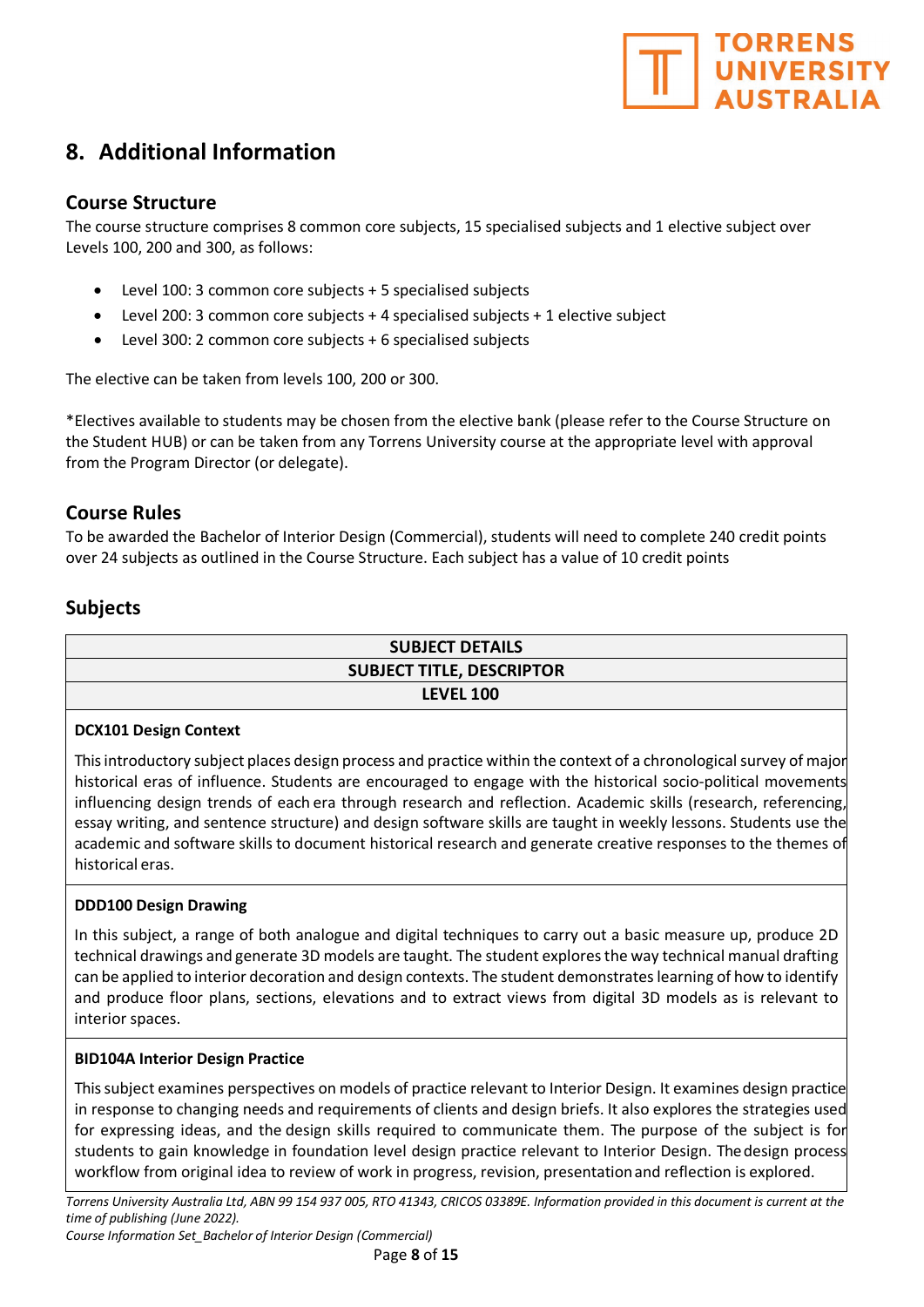**TORRENS UNIVERSIT AUSTRALIA** 

#### **DSO102 Design Studio 1**

The subject introduces the student to various aspects of the elements of design, e.g. materiality, form and shape, colour, positive and negative space etc. utilised increative problem solving. Initially students are introduced to a design development process, from the tangible to the digital; through paper model making with itsinherent skills development and risk taking, then on to further digital development using newly introduced software. Concurrent, weekly, individual homework tasks focus on understanding and appreciation of materials, their many varied uses, properties and the manufacturing processes related to them. Students will make incremental progress towards choosing a material in which their individual design can be realised. The submission will include a material and colour folio. The final submission will be a model executed in an appropriate material with its function/usage contextualised with all relevant information gleaned throughout the trimester.

#### **DHI100 History of Interior Design and Decoration**

Applying historical knowledge to current contemporary interior design practice is valuable methodology employed in informing design choices. This subject enables the student to explore historical styles of architecture, interior design and decoration

#### **DCC100 Construction and CAD**

This subject introduces the student to industry standard CAD software and its application. The student will learn how to set up and draw a CAD documentation package, add annotations to drawings, and plot/print drawings.

In this subject, knowledge of basic building and structural components is developed. The student learns how to interpret technical drawings and other documentation for interior projects. The student is introduced to legislative regulations, codes and standards and their application.

#### **DJF100 Joinery and Finishes**

In this subject, multiple types of joinery and associated finishes are introduced. Through documentation of a basic joinery package for a kitchen, joinery construction terminology and its application are explored. Instruction includes joinery finishes, fittings, and equipment. Australian Standards, regulations, and codes are applied to the joinery documentation.

#### **DSO103 Design Studio 2**

Design Studio 2 offers an introduction to the building blocks of creating and developing brands and is designed to give students a broad understanding of the stages and methodologies adopted in the brand development process. The subject draws on the theory and practice that sits behind brand creation. It covers the broad spectrum ofbrand development, values, trends and branding techniques, as well as fundamentalssuch as brand positioning and brand architecture. The subject also explores the relationship between branding and audiences, cross-cultural influences and shifts in consumer behaviour. Students must first understand and apply the fundamentals of branding and then go on to use that knowledge as the basis for developing and progressing a brand. This theoretical and practical subject will equip students with the knowledge and insight with which to build their own branding expertise.

**LEVEL 200**

#### **DSO201 Design Studio 3**

The subject introduces business practices such as costing, time management, value engineering and general models of monetising and valuing output typical of a variety of design industries. Case study analyses' of a typical design industry business practices, domestic and international, acquaint students with the differences and

*Torrens University Australia Ltd, ABN 99 154 937 005, RTO 41343, CRICOS 03389E. Information provided in this document is current at the time of publishing (June 2022).* 

*Course Information Set\_Bachelor of Interior Design (Commercial)*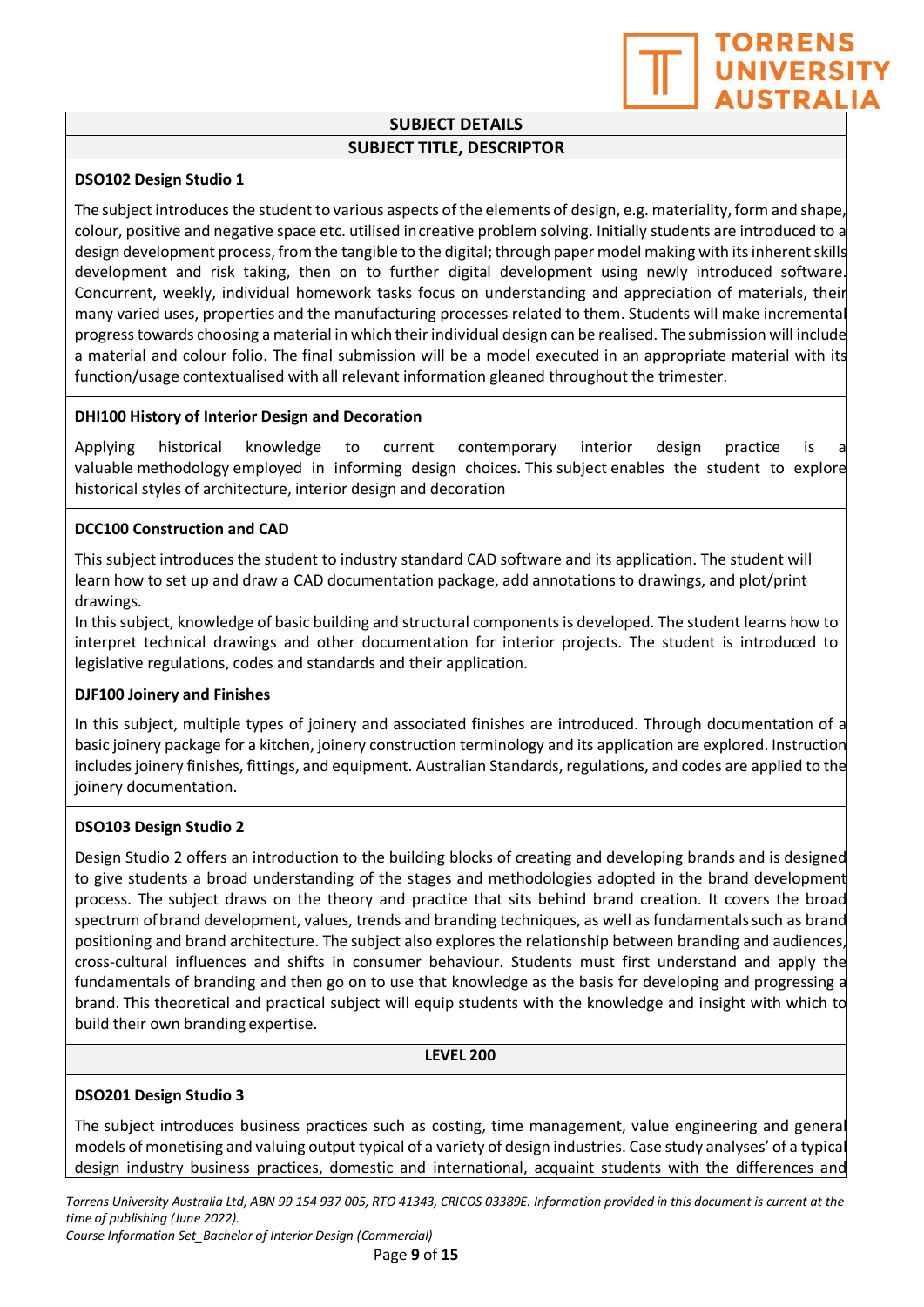

similarities that exist. Students learn about contractual agreements, and where appropriate become familiar with international shipping and distribution terms as well as an introduction to design copyright laws. Initial overview of time allocation practices and the creationand understanding costing terms such as: Bill Of Material (BOM) /Scope of Work /Deliverables used in typical projects is followed by application. Students plan a project fromstart to finish through to the development of an appropriate project management plan for their particular industry such as time management charts with typical dependencies highlighted and costed.

#### **BID200 Computer 3D Modelling**

The purpose of this subject is to introduce the fundamental theories, methods and practices for developing three-dimensional design using computer software. The subject covers 3D modelling concepts and techniques, as well as professional practice using contemporary industry software. The subject investigates the integration of computer modelling, texture and light. Concept development investigates the communication of spatial projects to a target audience.

#### **IDC201A Design Research**

Contemporary design practice has evolved a culture that applies a range of research methodologies to investigate design processes that are appropriate and relevant to creative problem solving. This subject explores the notion of designer as a generator of need and purpose and how research practice underpins these roles. The purpose of this subject is to expand the student's knowledge of the research processes that inform emerging design practice and how this affects the designer/client/project relationship. Students will expand their skills in identifying research methods and the application of analysis to a design project. Students will also be introduced to legal and ethical issues in design research.

#### **IDC206A Emerging Design Technologies(Commercial)**

Emerging Design Technologies: Commercial examines the technology focused theories affecting the experiential nature of design for commercial and public environments in both the physical and digital arena. It examines how technology is influencing the experience of retail, exhibition, workplace, hospitality and any activity associated with the commercial experience. It also examines a global context of changing perceptions of 'commerce' and how the commercial environment is being redefined by environmental and technological trends. This subject also explores the emerging factors influencing the experience of virtual worlds, film and animation.

#### **PBL202 Problem Based Learning Studio**

Problem-based learning (PBL) is a pedagogical approach that enables students to learn while engaging actively with meaningful problems. Students are given the opportunities to problem-solve in a collaborative setting, create mental models for learning, and form self-directed learning habits through practice and reflection. The underpinning philosophy of PBL is that learning can be considered a "constructive, self-directed, collaborative and contextual" activity. The principle of construct positions students as active knowledge seekers and cocreators who organise new relevant experiences into personal mental representations with the help of prior knowledge. This is further reinforced by social theories of learning that advance the merits of social interaction in cognitive development.

The aim of this subject is to trigger student learning with a problem which needs resolution. Students make connections to the challenge by activating their individual and collective prior knowledge and finding resources to make sense of the phenomenon; they also engage in peer learning through small-group discussions and consolidate their learning through reflective writing. Beyond enabling students to make sense of the concepts and subject matter, this learning experience will also help students develop an understanding of themselves and their contexts, and the ways and situations in which they learn effectively.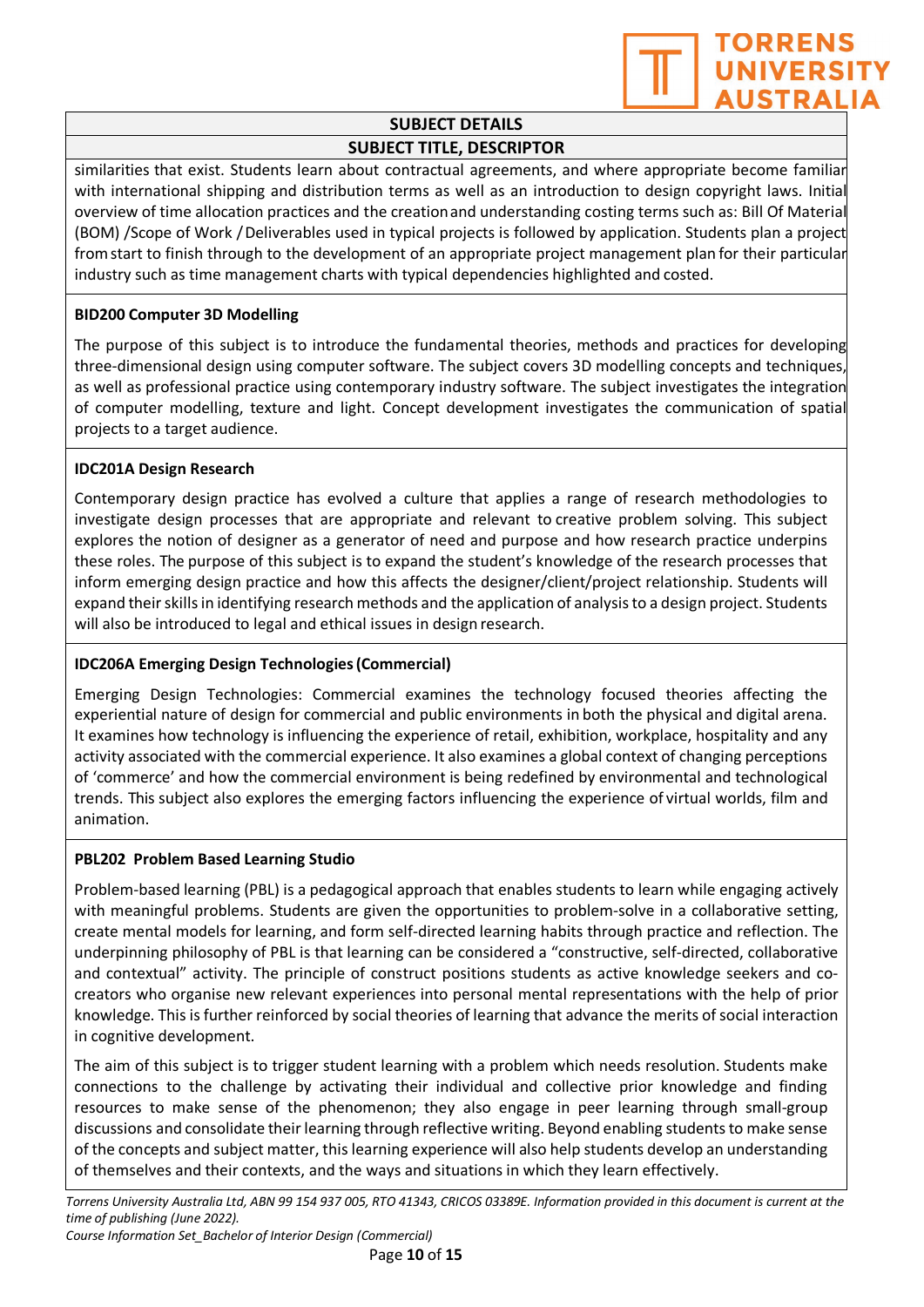**TORRENS UNIVERSI AUSTRALI** 

#### **DDD203 Discover, Define, Develop,Deliver**

The myth of innovation is that brilliant ideas leap fully resolved from the minds of geniuses. The reality is that most innovation comes from a process of rigorous examination through which great ideas are identified and developed before being realised as new offerings and capabilities.

This subject introduces Problem Based Learning (PBL), mapped out as the 'Double Diamond', the collaborative process by which the designer's sensibilities and methods are employed to integrate the needs of people, the possibility of technology and the requirement for business success. In short, Double Diamond approach converts need into demand. It's a human-centred approach to problem-solving that focuses thinking about meanings instead of features, searching for radical changes instead of improvements and proposing visions instead of satisfying existing needs.

Today, designers across many disciplines share some similar approaches to the creative process. Every design specialist has a different approach and way of working, but there are some commonalities in their creative process. Divided into four distinct phases – Discover, Define, Develop and Deliver – the Double Diamond is a simple visual map which illustrates the PBL approach.

In this subject, students examine a range of possible ideas – divergent thinking; before refining and narrowing down to the best idea – convergent thinking. To discover which ideas are best, the creative process is iterative. Ideas are developed, tested and refined many times, with weak ideas dropped in the process. This cycle is an essential part of a good design strategy.

Students are introduced to practical design methods – like user journeys, empathy mapping, character profiles – and how they can be used to move a project through the four phases of the Double Diamond.

**Discover –** The first quarter of the Double Diamond model covers the start of the project. Students look at the world from a fresh perspective; notice new things and gather insights.

**Define –** The second quarter represents the definition stage, in which students analyse and synthesise all of the possibilities identified in the Discover phase. Which matters most? Which should we act upon first? What is feasible? The goal here is to develop a clear creative brief that frames the fundamental design challenge.

**Develop –** The third quarter marks a period of development where solutions or concepts are created, prototyped, tested and iterated. This process of trial and error helps students to improve and refine their ideas.

**Delivery –** The final quarter of the Double Diamond model is the delivery stage, where the resulting project (a product, service or environment, for example) is finalised, produced and launched.

Thinking like a designer can transform the way you develop products, services, processes – and even strategy.

#### **IDC208A Environment Design 3 (Commercial)**

The theoretical base of this subject will focus on developing the students' understanding of the complexities of designing a retail environment whilst appreciating the growing demand for the application of sustainable design practices - not only in materials and technologies but also in the longevity and adaptability of the final design solution.

Students will integrate their knowledge of a retail space, identity design andenvironmental imperatives into the creative realisation of a project brief. Students will further develop their research skills and apply these to the design of an 'eco-friendly' retail project.

**LEVEL 300**

*Torrens University Australia Ltd, ABN 99 154 937 005, RTO 41343, CRICOS 03389E. Information provided in this document is current at the time of publishing (June 2022). Course Information Set\_Bachelor of Interior Design (Commercial)*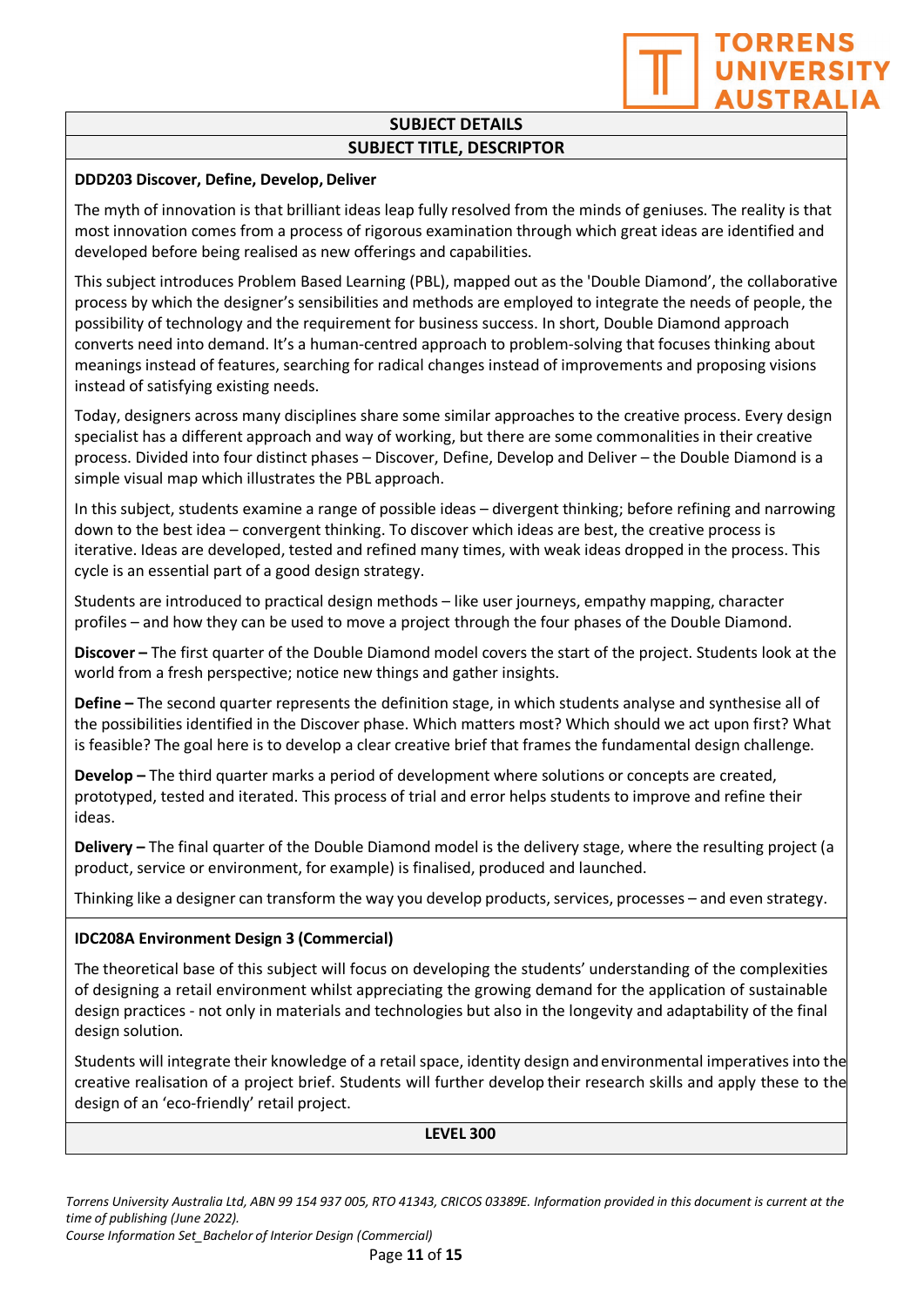TORRENS **UNIVERSI AUSTRALI** 

#### **SEN301 Social Enterprise**

Social Enterprise is an exciting theoretically-based subject that is driven by the desire to create positive change through entrepreneurial activities. These activities harness design thinking and problem-solving processes in the realisation of pragmatic, viable project proposals from initiation to client presentation.

By providing students with a framework to understand business model generation and the skills to source, evaluate, and measure opportunities through systematic research and competitor analysis, Social Enterprise empowers students to conceptualise, develop and propose new ventures and products that focus primarily upon social change for good. In addition, this subject will help students understand and address the practical challenges of working within this environment; to analyse different entrepreneurial business strategies, to explore diverse funding strategies, as well as incorporate theoretical discussions on major trends and issues in the social economy. Social Enterprise enables students to appreciate the power of creativity in problemsolving and the importance of the designer's role in making a difference and precipitating change.

#### **IDC301A Environment Design 4 (Commercial)**

The theoretical base of this subject will focus on developing the students' understanding of the complexities of designing nominated commercial environments whilst appreciating the growing demand for the application of sustainable design practices- not only in materials and technologies but also in the longevity and adaptability of the final design solution. Students will integrate their knowledge of identity design and environmental imperatives into the creative realisation of a nominated commercial project brief. Students will be required to work with real sites for their environment, carry out complete site analyses, develop concept proposals and carry this through to completed design proposals. Students will also be required to understand Australian standards, liquor licensing laws, building code requirements/regulations, and approval process for nominated commercial environments.

#### **IDC302A Systems and Documentation 2 (Commercial)**

This subject extends the student's learning and communication of different construction systems for a nominated commercial design proposal. Students are required to complete a full documentation package for their nominated design proposal.

#### **IDC303A Scheduling Interiors 2 (Commercial)**

Scheduling Interiors 2: Commercial introduces the student to the practical knowledge required to construct nominated commercial environments. It recognises the importance of nominating appropriate and sustainable finishes, furniture and fit tings for nominated commercial environments. Students learn the following: types, styles and suitability of materiality and finishes; application of lighting types and styles; fixtures and fittings and selection of joinery items. This subject will also educates students in specification writing, preparation of schedules and what role they play in contract administration, as well asthe principles of quality assurance in the design and documentation process. The principles of Building Management Systems are also introduced.

#### **WIL302 Work Integrated Learning**

This subject is designed to provide students with professional experience in an area related to their field of study or the career they are working towards. The aim of providing industry-specific opportunities is to enable students to develop skills that will enhance their prospects of gaining meaningful employment and building their career for the future.

Much of the benefit of work integrated learning comes from observation, practicing under supervision and reflection. Work Integrated Learning is an excellent way to broaden the students learning environment while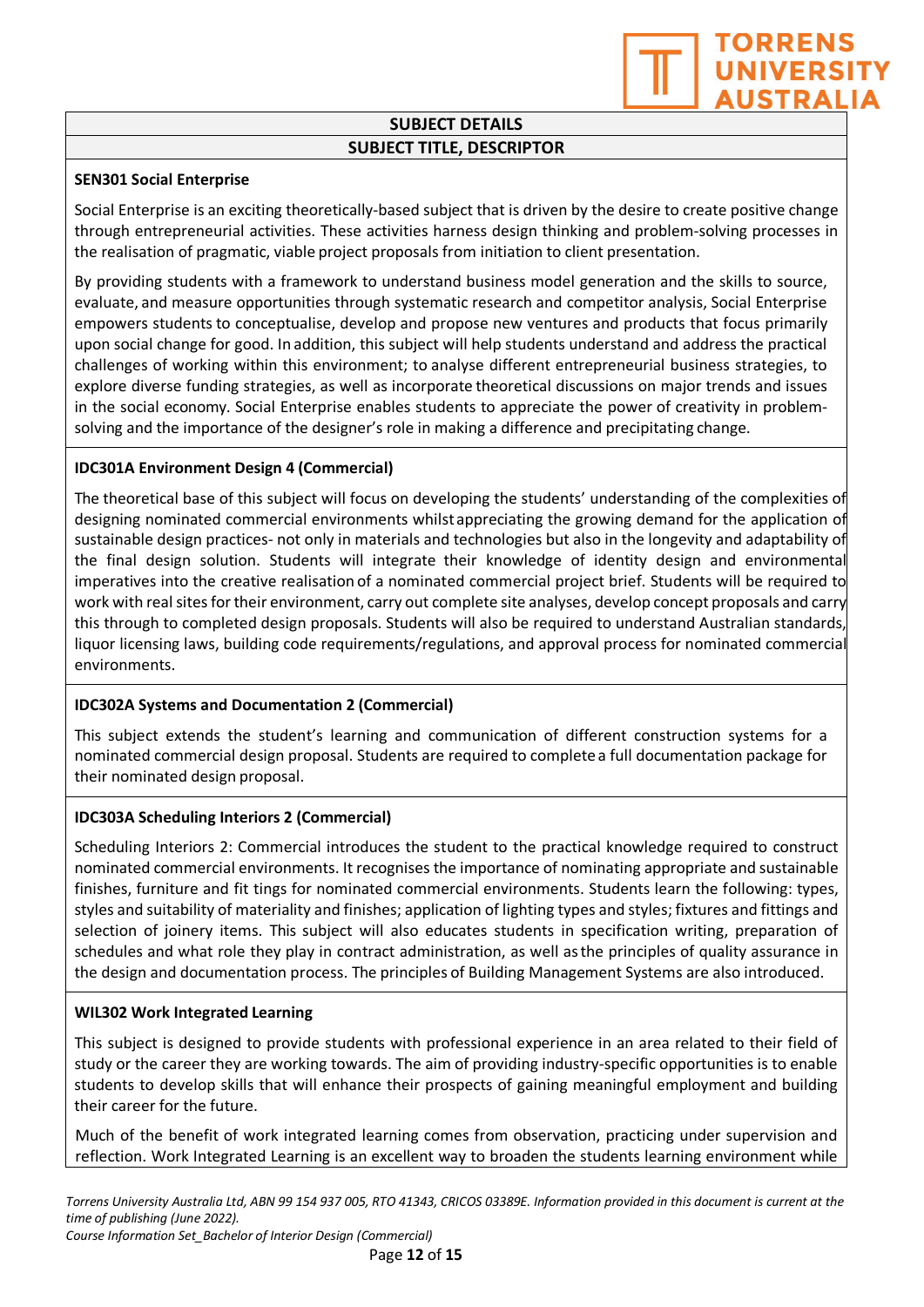

## **SUBJECT DETAILS**

### **SUBJECT TITLE, DESCRIPTOR**

they are studying. It allows them to see first-hand how what they are learning in their degree translates into practice, as well as how 'real world' practice relates to what they are learning at University.

This subject will develop work ready skills and boost students' employability while they are studying.

There are two work integrated learning options available to students:

#### **Option 1: Internship**

Students are offered the opportunity to work within a professional design environment for an extended period of time. It encourages students to build long-term relationships with the design industry and exposes them to the rigour of applied design practice while building their confidence in adapting to new environments. It also provides a context in which to enhance their communication skills and work collaboratively in a professional arena. Students will undertake a series of research tasks, conducting interviews and gathering data in order to understand the key concepts in managing a professional design practice with emphasis placed on the operation of the professional design environment.

#### **Option 2: Industry Live Brief**

This subject requires students to respond to criteria set within the context of an Industry Live Project. An understanding of research methodologies appropriate to professional practice and the documentation of personal creative investigation will be explored. Students will also further investigate and examine entrepreneurial and commercial opportunities through collaborative work practice. The subject is delivered from a cross discipline perspective and draws on both discipline specific and common design practices.

Students are required to work both independently or as part of a collaborative team in order to conduct research, analyse and define project parameters and deliver innovative solutions that expand the notion of an industry live brief.

#### **IDC304A Systems and Documentation 3: Nominated**

Systems and Documentation 3 -Nominated extends the student's learning and communication of different construction systems for environments into larger more complex commercial environments. Students develop their understanding of building systems to include those appropriate for nominated commercial spaces. Students are expected to use their understanding of the documentation process to communicate their design solution to builders, contract managers, consultants andcontractors.

#### **BID301A Creative Thinking Process**

This subject provides students with the opportunity to develop their understanding of relevant design history and theories and their application to change and innovation within contemporary practice.

Central to this subject will be the application of contemporary design thinking in the critical reflection of their own, and their peers, creative output. Students will also gain insight into evaluating design outcomes in response to user feedback. The subject is designed and delivered from an interior designer perspective and draws on the student's knowledge of design history and innovation. This subject also draws on the student's own experience as a design consumer.

#### **BID302A Portfolio**

This subject aims to cultivate a broader understanding of portfolios and presentations for the design industry within a professional context. It explores contemporary stylesand methods of presentation.

The identification and analysis of employment target markets is introduced to students. This is enhanced through self-directed research that aims to help students gain an understanding of the specific needs and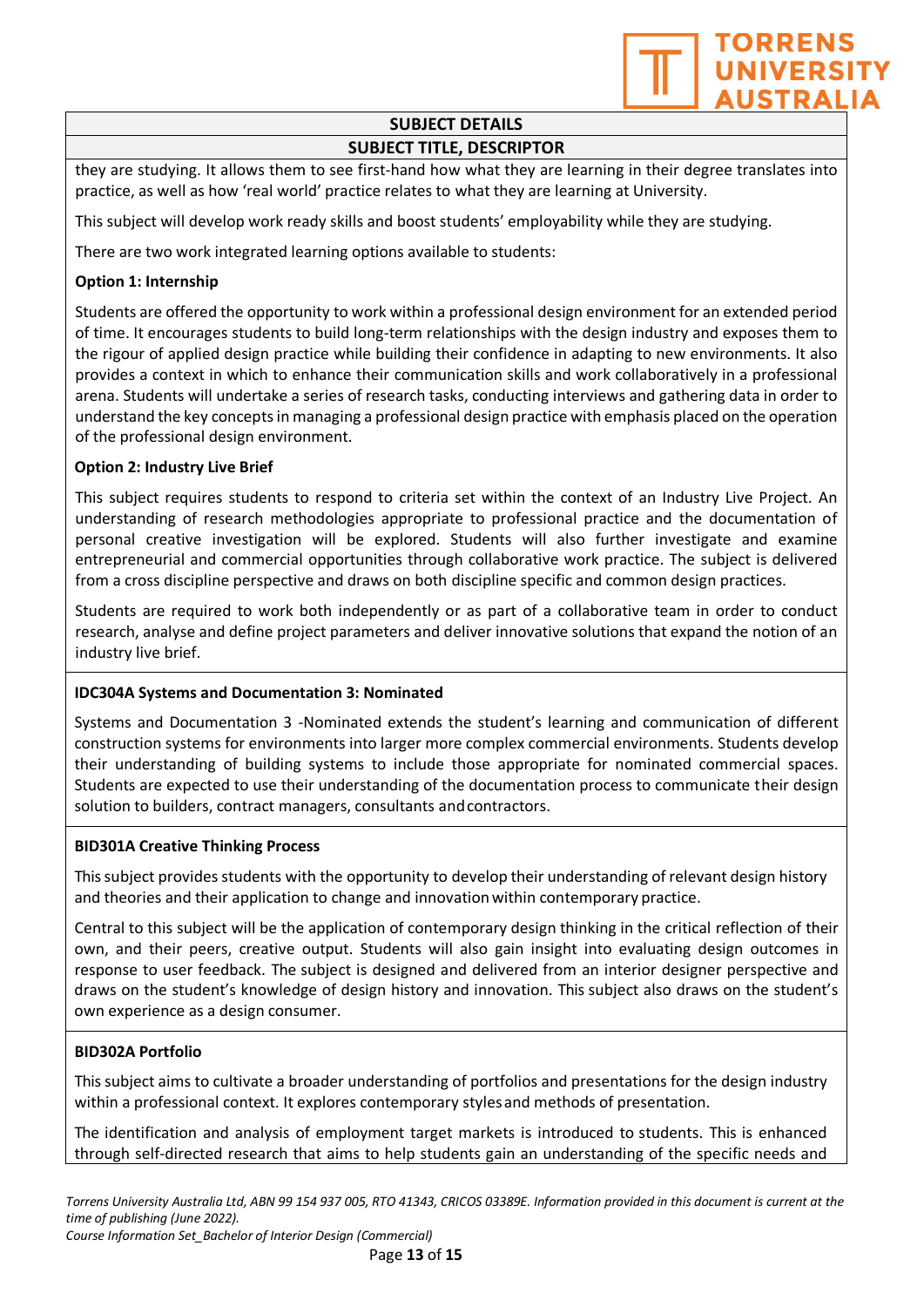

preferences of the Interior Design industry.

Students build relationships with Interior Design industry through possible internship or design studio project or on campus live brief. This industry engagement exposes students to rigors of the real world design practice whilst adding valuable experience to studentCV.

### **Locations**

The Bachelor of Interior Design (Commercial) can be studied fully online or at the below Torrens University Campuses:

- Sydney: Level 1, 46-52 Mountain Street, Ultimo NSW Australia 2007
- Melbourne: 196 Flinders Street, Melbourne, VIC 3000
- Brisbane: 90 Bowen Terrace, Fortitude Valley, QLD, 4006

## **Campus Facilities and Services**

All campuses are designed to provide students with professional spaces in which to learn and work. They have been planned with student study needs in mind with well-equipped accessible learning spaces as well as student breakout areas for group work and spending time with friends.

Facilities and Services include:

- The Customer Service Hub our friendly and experienced staff can give help and advice about courses, your enrolment and campus life, including all services and activities on campus.
- Counsellors are available for students to consult with on a range of personal issues
- Student wireless access throughout the Campus
- Student break-out and relaxed study spaces for group work
- Student lounge areas most with microwaves, kitchenette facilities and vending machines
- The Learning Hub, home to the Learning Support Team, encompasses Learning Skills Advisors, Learning Technology Advisors, and Library & Learning Skills Officers. It provides an integrated, holistic support program for students throughout the study lifecycle within a library/collaborative study environment. The service includes:
	- $\circ$  Support and workshops with highly qualified staff in the areas of Academic skills, Library skills, and Technology skills, both on campus and online.
	- $\circ$  Physical and digital resources relevant to studies, such as books, journals, multimedia, databases
	- o Self-check kiosks for library loans and print and copy facilities

### **A positive student experience**

Torrens University Australia values the importance of a positive student experience, and therefore has robust processes to resolve student complaints. The Student Complaints Policy, and associated procedures, can be accessed from the [website \(](http://www.torrens.edu.au/policies-and-forms)https://www.torrens.edu.au/policies-and-forms).

## **Paying for your qualification**

We offer two payment options for this course:

• **Upfront payment**